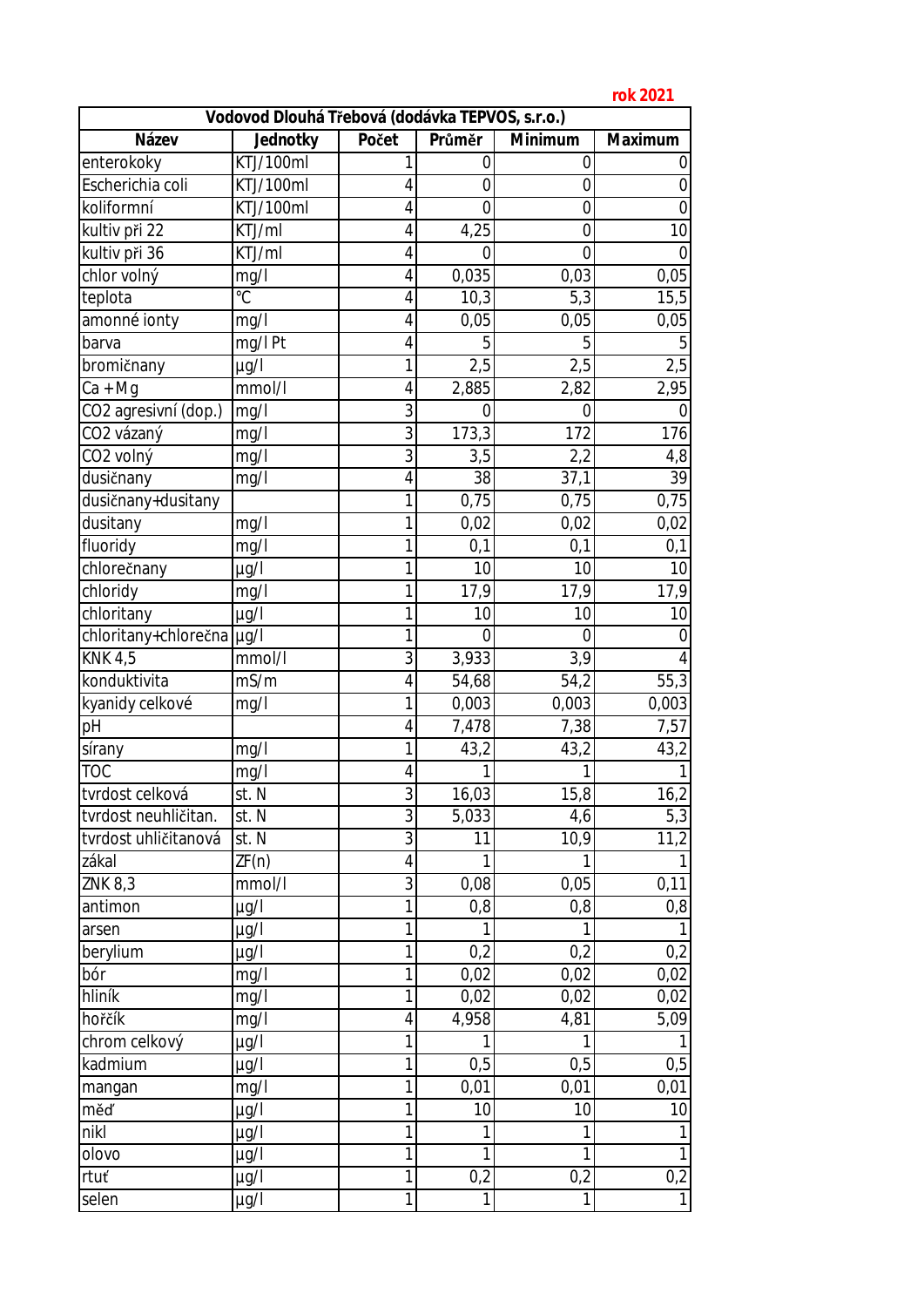| sodík                       | mg/l      | 1              | 5,5            | 5,5            | 5,5            |
|-----------------------------|-----------|----------------|----------------|----------------|----------------|
| uran                        | $\mu$ g/l | 1              | $\overline{2}$ | $\overline{2}$ | $\overline{2}$ |
| vápník                      | mg/l      | $\overline{4}$ | 107,5          | 105            | 110            |
| železo                      | mg/l      | $\overline{4}$ | 0,06           | 0,03           | 0,13           |
| benzen                      | µg/l      | 1              | 0,1            | 0,1            | 0,1            |
| benzo(a)pyren               | $\mu$ g/l | 1              | 0,002          | 0,002          | 0,002          |
| benzo(b)fluoranthen         | $\mu$ g/l | 1              | 0,002          | 0,002          | 0,002          |
| benzo(g,h,i)perylen         | $\mu$ g/l | 1              | 0,002          | 0,002          | 0,002          |
| benzo(k)fluoranthen         | $\mu$ g/l | 1              | 0,002          | 0,002          | 0,002          |
| bromdichlormethan           | µg/l      | 1              | 1,9            | 1,9            | 1,9            |
| bromoform                   | $\mu$ g/l | 1              | 1              |                |                |
| dibromchlormethan           | $\mu$ g/l | 1              | 1,6            | 1,6            | 1,6            |
| chlorethen                  | $\mu$ g/l | 1              | 0,5            | 0,5            | 0,5            |
| chloroform                  | $\mu$ g/l | 1              | 1,8            | 1,8            | 1,8            |
| $indeno(1,2,3-cd)pyre$ µg/l |           | 1              | 0,002          | 0,002          | 0,002          |
| PAUsuma (4)                 | $\mu$ g/l | 1              | $\overline{0}$ | $\overline{0}$ | $\mathbf 0$    |
| TCE+PCE                     | $\mu$ g/l | 1              | $\overline{0}$ | 0              | $\mathbf 0$    |
| tetrachlorethen             | $\mu$ g/l | 1              | 1              | 1              | 1              |
| Trihalomethany              | $\mu$ g/l | 1              | 5,3            | 5,3            | 5,3            |
| trichlorethen               | $\mu$ g/l | 1              |                |                |                |
| 1,2-dichlorethan            | $\mu$ g/l | 1              | 0,3            | 0,3            | 0,3            |
| acetochlor                  | $\mu$ g/l | 1              | 0,02           | 0,02           | 0,02           |
| acetochlor ESA              | $\mu$ g/l | 1              | 0,02           | 0,02           | 0,02           |
| acetochlor OA               | µg/l      | 1              | 0,02           | 0,02           | 0,02           |
| alachlor                    | $\mu$ g/l | 4              | 0,0125         | 0,005          | 0,02           |
| alachlor ESA                | $\mu$ g/l | $\overline{4}$ | 0,1415         | 0,135          | 0,15           |
| alachlor OA                 | $\mu$ g/l | 4              | 0,02           | 0,02           | 0,02           |
| <b>AMPA</b>                 | $\mu$ g/l | 1              | 0,05           | 0,05           | 0,05           |
| atrazin                     | $\mu$ g/l | 1              | 0,01           | 0,01           | 0,01           |
| atrazin-des-des             | $\mu$ g/l | 1              | 0,02           | 0,02           | 0,02           |
| atrazin-desethyl            | $\mu$ g/l | 1              | 0,01           | 0,01           | 0,01           |
| atrazin-desisopropyl        | µg/l      | 1              | 0,01           | 0,01           | 0,01           |
| atrazin-2-hydroxy           | $\mu$ g/l | 1              | 0,01           | 0,01           | 0,01           |
| bentazon                    | $\mu$ g/l | 1              | 0,01           | 0,01           | 0,01           |
| clopyralid                  | $\mu$ g/l | 1              | 0,025          | 0,025          | 0,025          |
| dicamba                     | µg/l      | 1              | 0,025          | 0,025          | 0,025          |
| dimethachlor                | $\mu$ g/l | 1              | 0,01           | 0,01           | 0,01           |
| dimethachlor ESA            | $\mu$ g/l | 1              | 0,017          | 0,017          | 0,017          |
| dimethachlor OA             | $\mu$ g/l | 1              | 0,02           | 0,02           | 0,02           |
| fenuron                     | $\mu$ g/l | 1              | 0,01           | 0,01           | 0,01           |
| glyfosát                    | µg/l      | 1              | 0,05           | 0,05           | 0,05           |
| hexazinon                   | $\mu$ g/l | 1              | 0,01           | 0,01           | 0,01           |
| chloridazon                 | $\mu$ g/l | 1              | 0,01           | 0,01           | 0,01           |
| chloridazon desp+me µg/l    |           | 1              | 0,072          | 0,072          | 0,072          |
| chloridazon-desphenyug/l    |           | 1              | 0,072          | 0,072          | 0,072          |
| chloridazon-desp-metug/l    |           | 1              | 0,01           | 0,01           | 0,01           |
| chlortoluron                | $\mu$ g/l | 1              | 0,01           | 0,01           | 0,01           |
| isoproturon                 | µg/l      | 1              | 0,01           | 0,01           | 0,01           |
| <b>MCPA</b>                 | $\mu$ g/l | 1              | 0,01           | 0,01           | 0,01           |
| metazachlor                 | µg/l      | 1              | 0,01           | 0,01           | 0,01           |